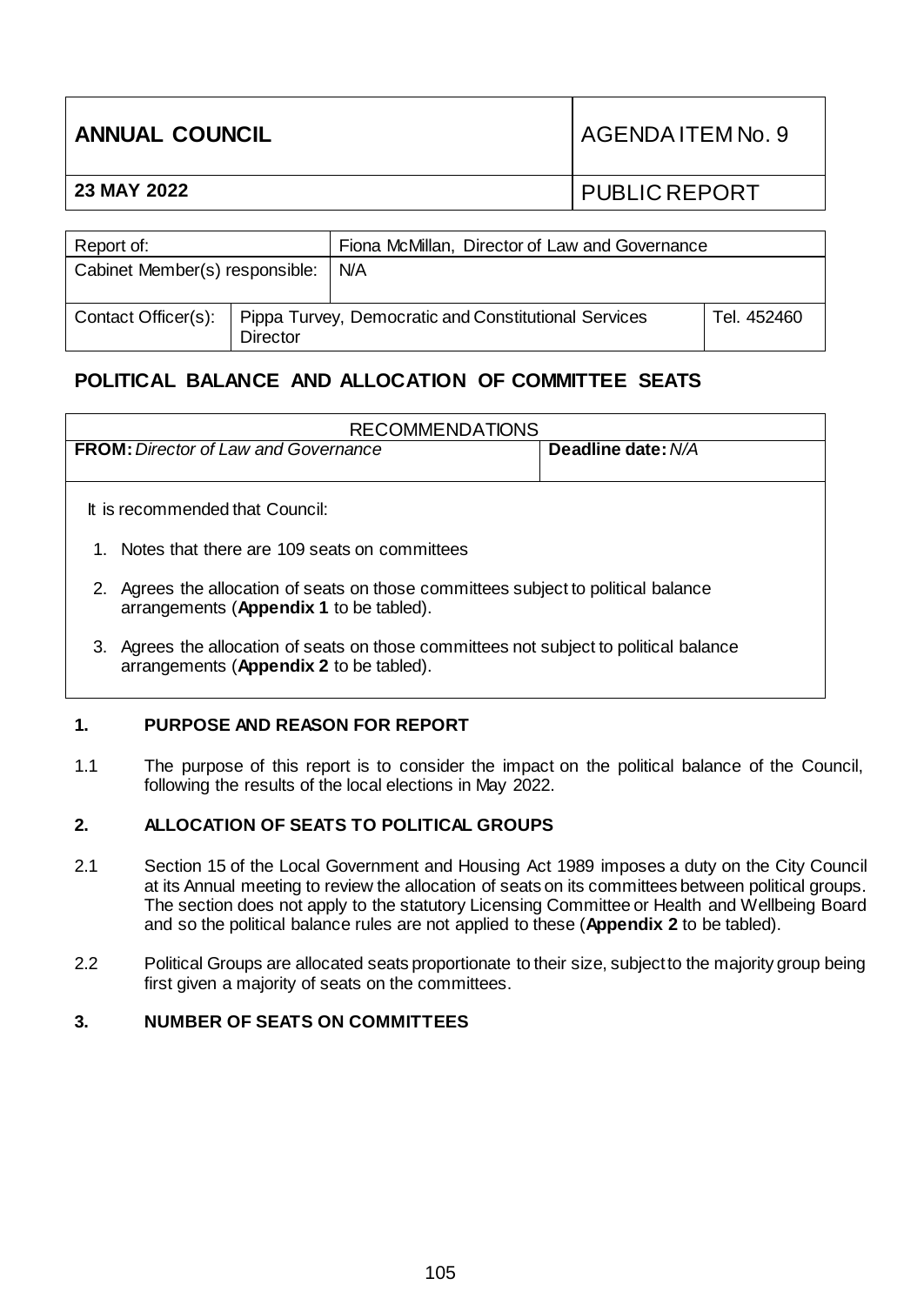3.1 In order to allocate seats, the Council must first decide the total number of seats on each committee. For the purpose of calculating the entitlement of each political group to seats on committees, it is proposed that the following be included:

| Committee                                                | <b>Seats</b> |  |
|----------------------------------------------------------|--------------|--|
| <b>Climate Change and Environment Scrutiny Committee</b> | 11           |  |
| Growth, Resources, and Communities Scrutiny<br>Committee |              |  |
| <b>Adults and Health Scrutiny Committee</b>              | 11           |  |
| <b>Children and Education Scrutiny Committee</b>         | 11           |  |
| <b>Employment Committee</b>                              |              |  |
| Licensing Committee (Regulatory)                         | 7<br>11      |  |
| Planning and Environmental Protection Committee          |              |  |
| Appeals and Planning Review Committee                    |              |  |
| <b>Corporate Parenting Committee</b>                     | 11           |  |
| <b>Audit Committee</b>                                   | 11           |  |
| <b>Constitution and Ethics Committee</b>                 | 7            |  |
|                                                          |              |  |
|                                                          |              |  |
| TOTAL                                                    | 109          |  |

## **4. POLITICAL PROPORTIONALITY**

- 4.1 Once it has decided the number and size of committees, Council needs to decide how many seats each group is to have on its committees. In accordance with the legislation, the following principles should apply to the allocation of seats as far as reasonably practicable:
	- 1) That not all the seats on the body to which appointments are being made are allocated to the same political group;
	- 2) That the majority of the seats on each committee are allocated to a particular political group if the number of persons belonging to that group is a majority of the authority's membership;
	- 3) Subject to (1) and (2) above, when allocating seats to a political group, the total number of their seats across all the ordinary committees of the Council, must reflect their proportion of the authority's membership; and
	- 4) Subject to (1) to (3) above, that the number of seats on each committee is as far as possible in proportion to the group's membership of the authority.
- 4.2 The political balance of the Council can be calculated by using the following formula.

## No of Group Members x 100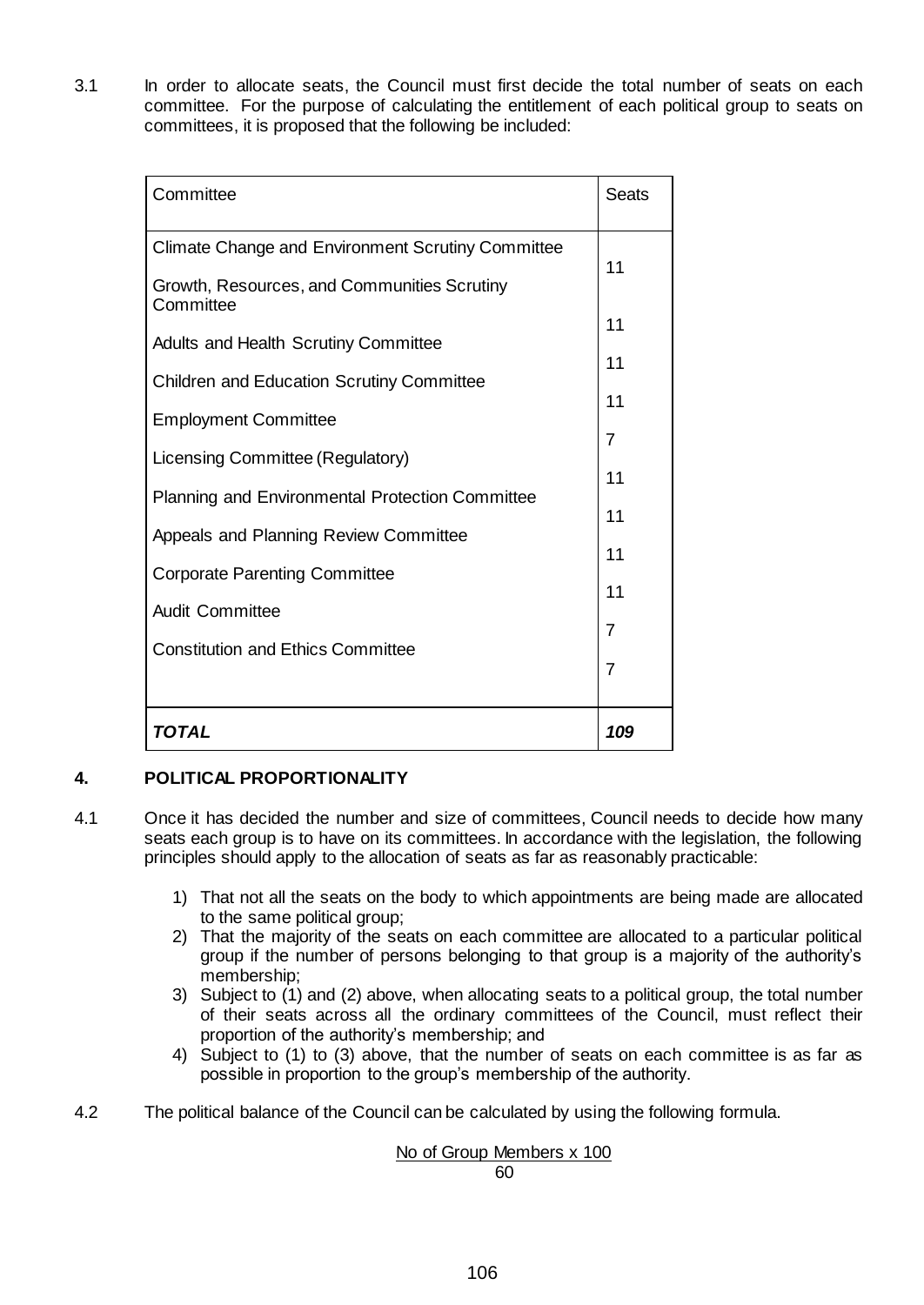4.3 Following the above changes to Groups numbers, the political balance of the Council is as follows:

| Group                      | <b>Conserv</b><br>ative | Labour | Lib<br>Dems | <b>Peterbor</b><br>ough<br><b>First</b> | Green | <b>Total</b> |
|----------------------------|-------------------------|--------|-------------|-----------------------------------------|-------|--------------|
| Councillors (in<br>Groups) | 28                      | 17     | 8           | 4                                       | 3     | 60           |
| Proportionality<br>$\%$    | 46.67                   | 28.33  | 13.33       | 6.67                                    | 5.00  | 100.00       |

4.4 The calculation to determine the strict entitlement of political groups to seats on committees is:

% from table 1 x Total No of seats available (109) – see above

100

### **5. APPLYING THE RULES**

- 5.1 The majority of seats on each committee has to be allocated to the political group that forms the majority of the authority's membership to comply with the second principle (paragraph 4.1(b). Under the current structure there are committees of 7 members and 11 members. To ensure compliance with s15 of the Local Government and Housing Act 1989, the majority group has to be allocated:
	- 1) 4 of the 7 seats for committees of 7
	- 2) 6 of the 11 seats for committees of 11
- 5.2 Once the seats have been allocated to the majority group, the remainder will need to be shared out proportionately across the committees to ensure that the third principle (paragraph 4.1(c) above) is applied. The fourth principle is then applied to ensure that the seats then allocated are not unfairly weighted. A Group's seat on a committee will be allocated automatically in terms of whole numbers.
- 5.3 The allocations of seats between the political groups for each committee are set out in **Appendix 1** (to be tabled) based on a total of 109 seats. This allocation as outlined is the current political make-up of all the committee's concerned.

### **6. APPOINTMENTS EXEMPTED FROM POLITICAL BALANCE**

- 6.1 Some Committees are automatically exempt from the internal political balance rules. These Committees are as follows:
	- The Licensing Committee (Licensing Act 2003); and
	- The Health and Wellbeing Board.
- 6.2 These Committees have statutory exemption from the political balance calculations. As agreed at the Annual Council meeting the membership of the Licensing Committee (Licensing Act 2003) reflects the same membership as the Licensing Committee (Regulatory). The Health and Wellbeing Board has a prescribed membership.

### **7. IMPLICATIONS**

#### **Financial Implications**

7.1 There are no direct financial consequences arising from this report.